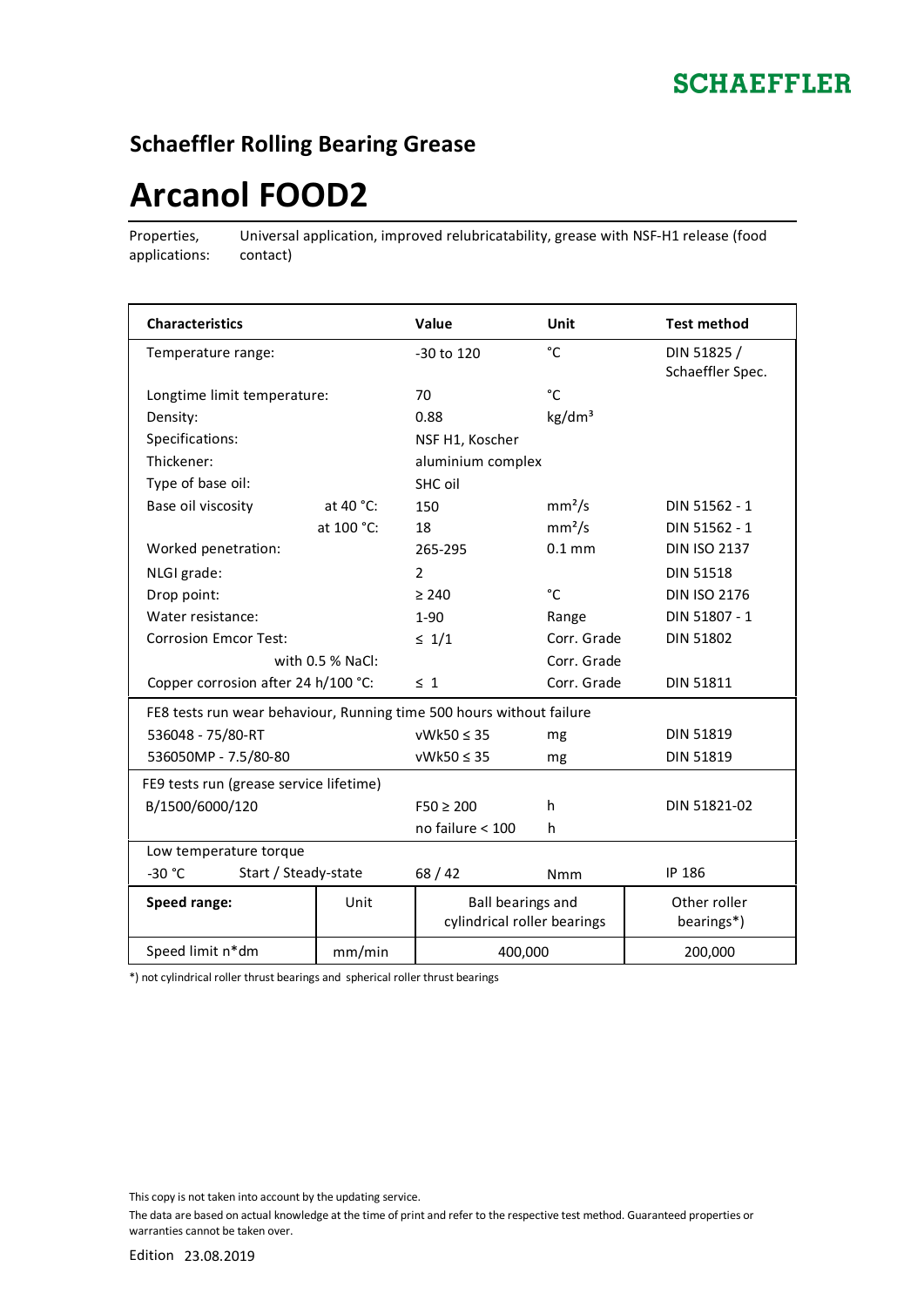## **Schaeffler Rolling Bearing Greas**

# **Arcanol MOTION2**

Properties, applications: Bearing grease for oscillating bearings, especially for small slewing angles, moderate to high loads, low starting temperatures, jaw and pitch bearings in wind turbines

| <b>Characteristics</b>              |              | Value                                                   | Unit               | <b>Test method</b>             |
|-------------------------------------|--------------|---------------------------------------------------------|--------------------|--------------------------------|
| Temperature range:                  |              | $-40$ to $130$                                          | °C                 | DIN 51825/<br>Schaeffler Spec. |
| Longtime limit temperature:         |              | 75                                                      | °C                 |                                |
| Density:                            |              | 0.91                                                    | kg/dm <sup>3</sup> |                                |
| Specifications:                     |              |                                                         |                    |                                |
| Thickener:                          |              | lithium soap                                            |                    |                                |
| Type of base oil:                   |              | synth. oil                                              |                    |                                |
| Base oil viscosity                  | at 40 $°C$ : | 50                                                      | mm <sup>2</sup> /s | DIN 51562 - 1                  |
|                                     | at 100 °C:   | 8                                                       | mm <sup>2</sup> /s | DIN 51562 - 1                  |
| Worked penetration:                 |              | 265-295                                                 | $0.1$ mm           | <b>DIN ISO 2137</b>            |
| NLGI grade:                         |              | $\overline{2}$                                          |                    | <b>DIN 51518</b>               |
| Drop point:                         |              | $\geq 180$                                              | °C                 | <b>DIN ISO 2176</b>            |
| Water resistance:                   |              | $1-90$                                                  | Range              | DIN 51807 - 1                  |
| <b>Corrosion Emcor Test:</b>        |              | $\leq 0/1$                                              | Corr. Grade        | <b>DIN 51802</b>               |
| with 0.5 % NaCl:                    |              |                                                         | Corr. Grade        |                                |
| Copper corrosion after 24 h/100 °C: |              | $\leq 1$                                                | Corr. Grade        | <b>DIN 51811</b>               |
| Speed range:                        | Unit         | <b>Ball bearings and</b><br>cylindrical roller bearings |                    | Other roller<br>bearings*)     |
| Speed limit n*dm                    | mm/min       | 500,000                                                 |                    |                                |

\*) not cylindrical roller thrust bearings and spherical roller thrust bearings

This copy is not taken into account by the updating service.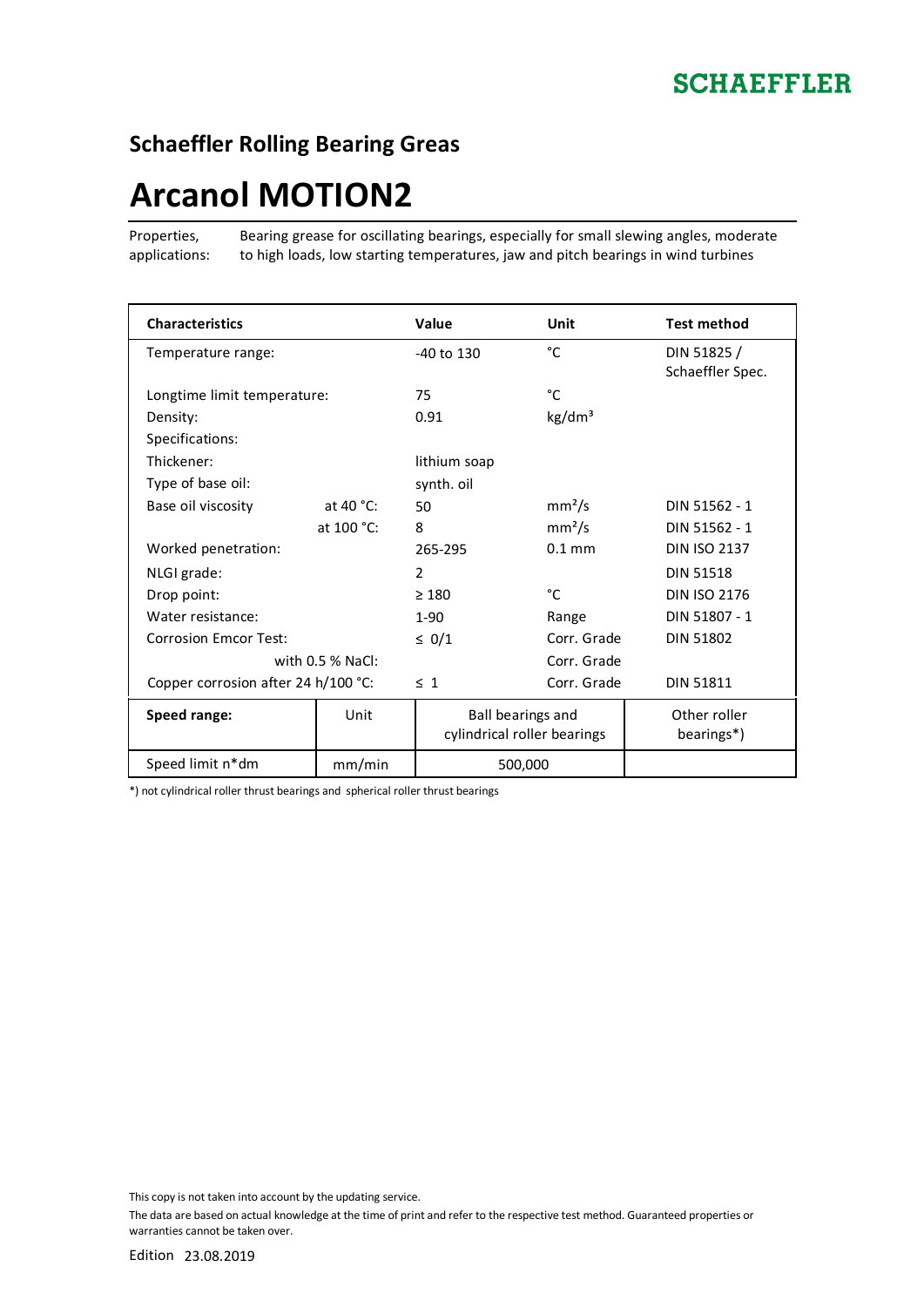## **SCHAEFFLER**

## **Schaeffler Rolling Bearing Greas**

# **Arcanol MOUNTINGPASTE**

Properties, applications: Mounting paste for reduction of stick-slip and fretting corrosion

| <b>Characteristics</b>           |                    | <b>Value</b>                                     | Unit               | <b>Test method</b>                      |
|----------------------------------|--------------------|--------------------------------------------------|--------------------|-----------------------------------------|
| Temperature range:               |                    | $-20$ to $110$                                   | °C                 | DIN 51825 /<br>Schaeffler Spec.         |
| Longtime limit temperature:      |                    |                                                  | °C                 |                                         |
| Density:                         |                    | approx. 0.                                       | kg/dm <sup>3</sup> |                                         |
| Specifications:                  |                    |                                                  |                    |                                         |
| Thickener:                       |                    | lithium soap                                     |                    |                                         |
| Type of base oil:                |                    | mineral oil                                      |                    |                                         |
| Base oil viscosity               | at 40 $°C$ :       | 185                                              | mm <sup>2</sup> /s | DIN 51562 - 1                           |
|                                  | at 100 °C:         |                                                  | mm <sup>2</sup> /s | DIN 51562 - 1                           |
| Worked penetration:              |                    | 265-295                                          | $0.1$ mm           | <b>DIN ISO 2137</b>                     |
| NLGI grade:                      |                    | $\overline{2}$                                   |                    | <b>DIN 51518</b>                        |
| Drop point:                      |                    | $\geq 130$                                       | °C                 | <b>DIN ISO 2176</b>                     |
| Water resistance:                |                    | $0 - 90$                                         | Range              | DIN 51807 - 1                           |
| <b>Corrosion Emcor Test:</b>     |                    | $\leq 0/0$                                       | Corr. Grade        | <b>DIN 51802</b>                        |
|                                  | with $0.5$ % NaCl: |                                                  | Corr. Grade        |                                         |
| Copper corrosion after 24 h/ °C: |                    |                                                  | Corr. Grade        | <b>DIN 51811</b>                        |
| Speed range:                     | Unit               | Ball bearings and<br>cylindrical roller bearings |                    | Other roller<br>bearings <sup>*</sup> ) |
| Speed limit n*dm                 | mm/min             |                                                  |                    |                                         |

\*) not cylindrical roller thrust bearings and spherical roller thrust bearings

This copy is not taken into account by the updating service.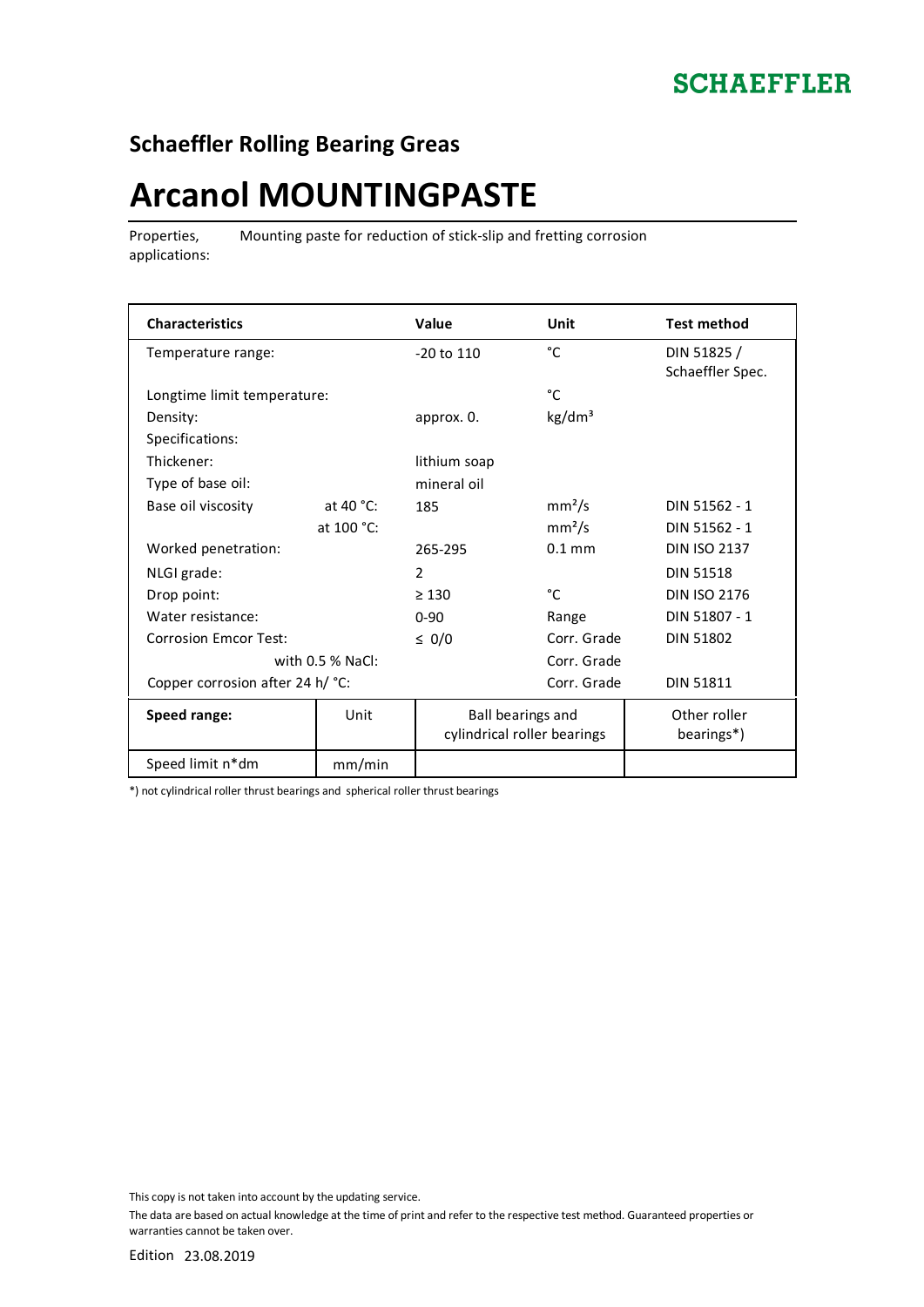## **SCHAEFFLER**

## **Schaeffler Rolling Bearing Greas**

## **Arcanol MOUNTINGPASTE2**

Properties, applications: mounting paste; reduction of stick-slip and fretting corrosion

| <b>Characteristics</b>              |              | Value                                            | Unit               | <b>Test method</b>              |
|-------------------------------------|--------------|--------------------------------------------------|--------------------|---------------------------------|
| Temperature range:                  |              | $-30$ to $140$                                   | °C                 | DIN 51825 /<br>Schaeffler Spec. |
| Longtime limit temperature:         |              |                                                  | °C                 |                                 |
| Density:                            |              | 1.3                                              | kg/dm <sup>3</sup> |                                 |
| Specifications:                     |              |                                                  |                    |                                 |
| Thickener:                          |              | lithium soap                                     |                    |                                 |
| Type of base oil:                   |              | SHC oil                                          |                    |                                 |
| Base oil viscosity                  | at 40 $°C$ : | 100                                              | mm <sup>2</sup> /s | DIN 51562 - 1                   |
|                                     | at 100 °C:   | 13.5                                             | mm <sup>2</sup> /s | DIN 51562 - 1                   |
| Worked penetration:                 |              | 265-295                                          | $0.1$ mm           | <b>DIN ISO 2137</b>             |
| NLGI grade:                         |              | $\mathcal{P}$                                    |                    | <b>DIN 51518</b>                |
| Drop point:                         |              |                                                  | °C                 | <b>DIN ISO 2176</b>             |
| Water resistance:                   |              | $1-90$                                           | Range              | DIN 51807 - 1                   |
| <b>Corrosion Emcor Test:</b>        |              | $\leq 0/0$                                       | Corr. Grade        | <b>DIN 51802</b>                |
| with $0.5$ % NaCl:                  |              |                                                  | Corr. Grade        |                                 |
| Copper corrosion after 24 h/100 °C: |              | $\leq 1$                                         | Corr. Grade        | <b>DIN 51811</b>                |
| Speed range:                        | Unit         | Ball bearings and<br>cylindrical roller bearings |                    | Other roller<br>bearings*)      |
| Speed limit n*dm                    | mm/min       |                                                  |                    |                                 |

\*) not cylindrical roller thrust bearings and spherical roller thrust bearings

This copy is not taken into account by the updating service.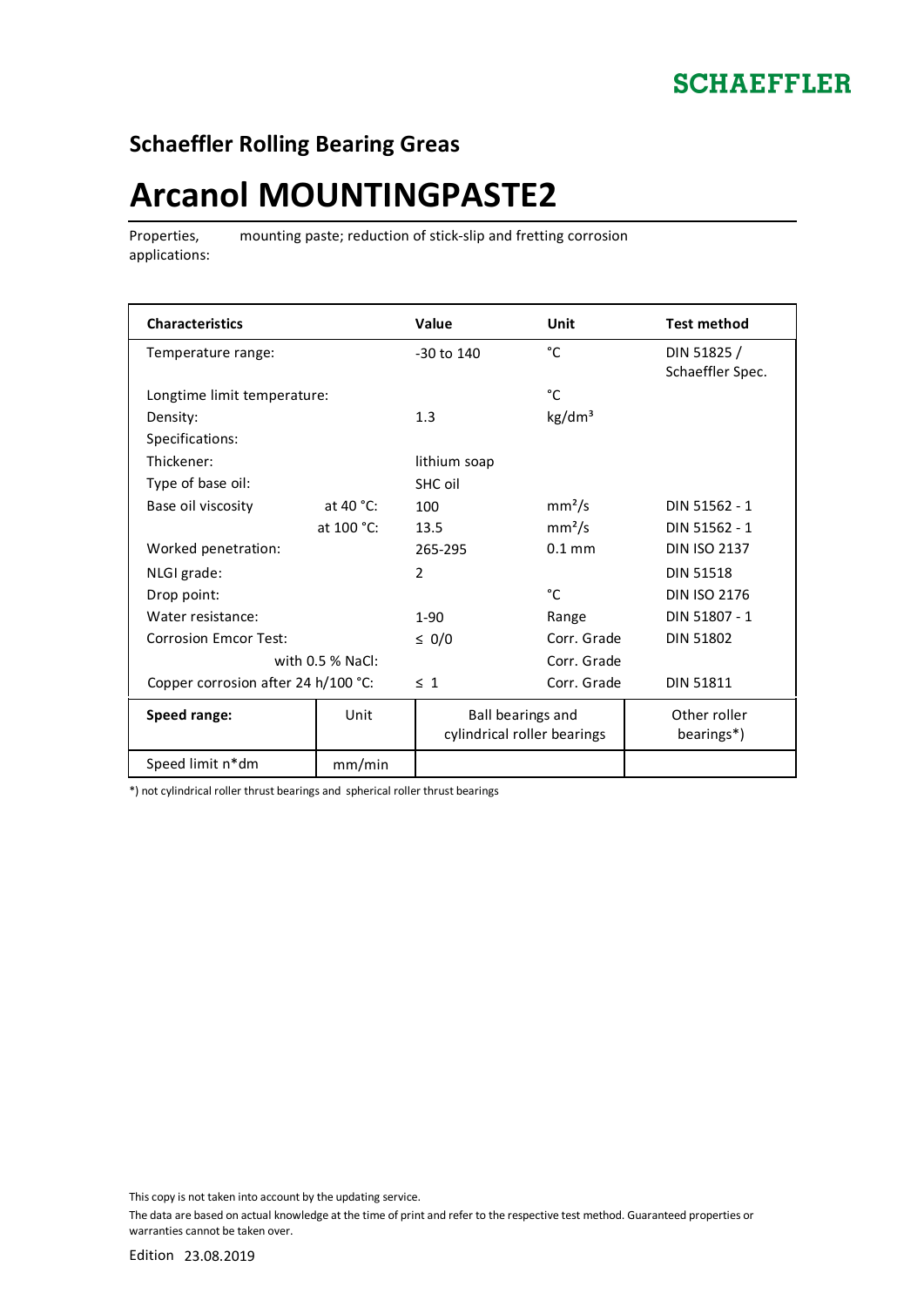#### **Schaeffler Rolling Bearing Greas**

# **Arcanol SPEED2,6**

Properties, applications: Bearing grease for low temperatures, high speeds, especially for spindle bearing

| <b>Characteristics</b>                                               |              | Value                                            | <b>Unit</b>        | <b>Test method</b>              |  |
|----------------------------------------------------------------------|--------------|--------------------------------------------------|--------------------|---------------------------------|--|
| Temperature range:                                                   |              | -40 to 120                                       | °C                 | DIN 51825 /<br>Schaeffler Spec. |  |
| Longtime limit temperature:                                          |              | 80                                               | °C                 |                                 |  |
| Density:                                                             |              | 0.94                                             | kg/dm <sup>3</sup> |                                 |  |
| Specifications:                                                      |              |                                                  |                    |                                 |  |
| Thickener:                                                           |              | lithium complex                                  |                    |                                 |  |
| Type of base oil:                                                    |              | SHC/ester oil                                    |                    |                                 |  |
| Base oil viscosity                                                   | at 40 $°C$ : | 25                                               | mm <sup>2</sup> /s | DIN 51562 - 1                   |  |
|                                                                      | at 100 °C:   | 6                                                | mm <sup>2</sup> /s | DIN 51562 - 1                   |  |
| Worked penetration:                                                  |              | 250-265                                          | $0.1$ mm           | <b>DIN ISO 2137</b>             |  |
| NLGI grade:                                                          |              | $2 - 3$                                          |                    | <b>DIN 51518</b>                |  |
| Drop point:                                                          |              | $\geq 220$                                       | °C                 | <b>DIN ISO 2176</b>             |  |
| Water resistance:                                                    |              | $1 - 90$                                         | Range              | DIN 51807 - 1                   |  |
| <b>Corrosion Emcor Test:</b>                                         |              | $\leq 0/1$                                       | Corr. Grade        | DIN 51802                       |  |
| with $0.5$ % NaCl:                                                   |              |                                                  | Corr. Grade        |                                 |  |
| Copper corrosion after 24 h/120 °C:                                  |              | $\leq$ 2                                         | Corr. Grade        | <b>DIN 51811</b>                |  |
| FE8 tests run wear behaviour, Running time 500 hours without failure |              |                                                  |                    |                                 |  |
| 536050MP - 7.5/80-RT                                                 |              | $vWk50 \leq 35$                                  | mg                 | <b>DIN 51819</b>                |  |
| 536050TVP - 6000/5-90                                                |              | $vWk50 \leq 35$                                  | mg                 | <b>DIN 51819</b>                |  |
| FE9 tests run (grease service lifetime)                              |              |                                                  |                    |                                 |  |
| A/1500/6000-120                                                      |              | $F50 \ge 150$                                    | h                  | DIN 51821-02                    |  |
|                                                                      |              | no failure < 100                                 | h                  |                                 |  |
| Low temperature torque                                               |              |                                                  |                    |                                 |  |
| Start / Steady State<br>$-50 °C$                                     |              | 131 / 106                                        | <b>Nmm</b>         | <b>ASTM D1478</b>               |  |
| Speed range:                                                         | Unit         | Ball bearings and<br>cylindrical roller bearings |                    | Other roller<br>bearings*)      |  |
| Speed limit n*dm                                                     | mm/min       | 2,000,000                                        |                    | 200,000                         |  |

\*) not cylindrical roller thrust bearings and spherical roller thrust bearings

This copy is not taken into account by the updating service.